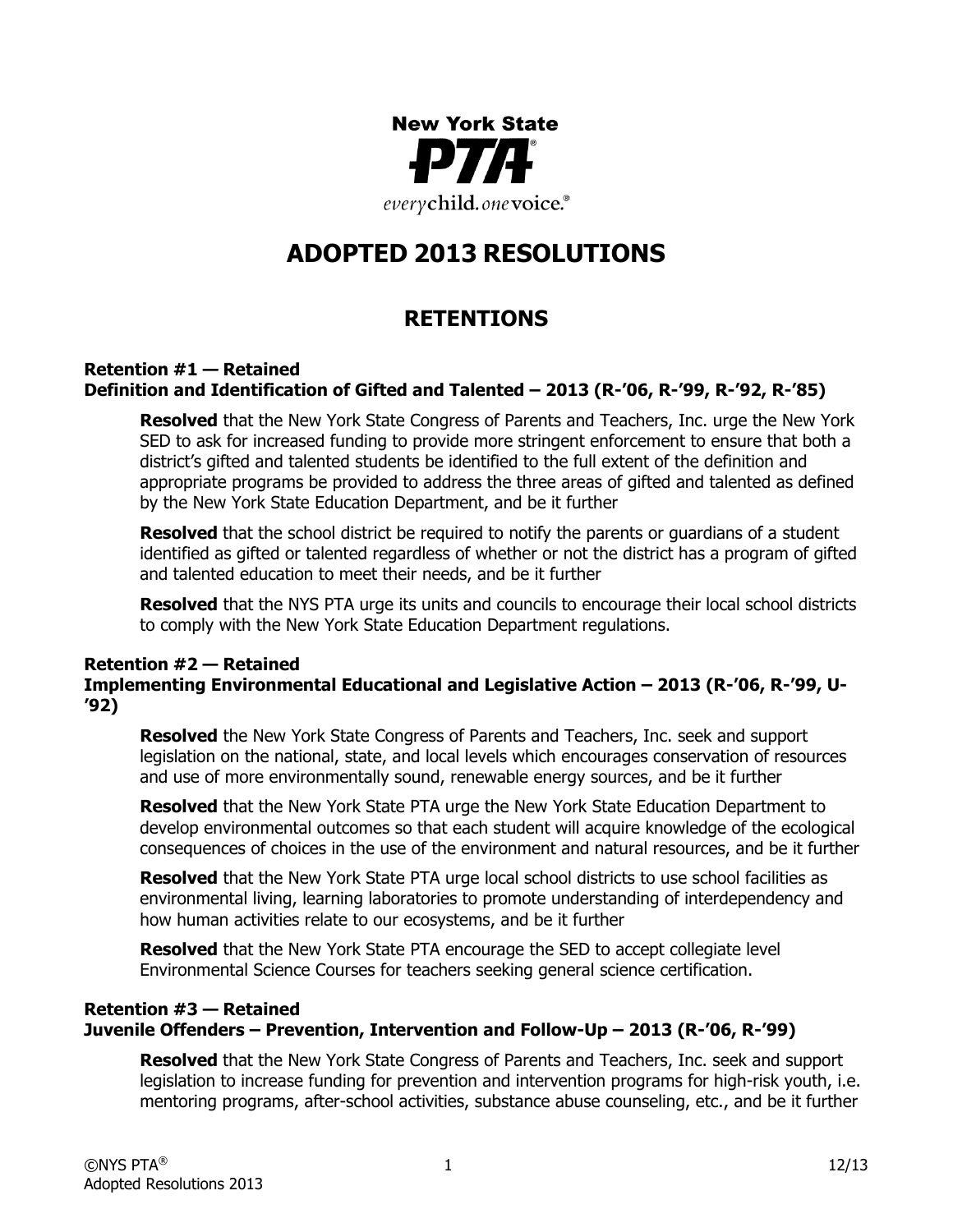**Resolved** that the New York State PTA seek and support legislation to increase the programs for juveniles accused of serious offenses, i.e. mental health, sex offense and substance abuse treatment programs, and be it further

**Resolved** that the New York State PTA seek and support legislation to create aftercare programs for juvenile offenders once they return to their neighborhoods and communities.

# **Retention #4 — Retained Transferring Of Records – 2013 (R-'06, R-'99, R-'92)**

**Resolved** that the New York State Congress of Parents and Teachers, Inc. urge the NYSED to inform school personnel across the state of the concern for the lack of expeditious transfer of school records; and strongly encourage the NYSED to develop appropriate policies and guidelines that insure the timely transfer of records, and be it further

**Resolved** that the New York State PTA encourage its units and councils to alert and educate parents and members as to this proposed policy and its compliance within their own districts.

#### **Retention #5 — Retained Domestic Violence – 2013 (R-'06, R-'99, R-'92)**

**Resolved** that the New York State Congress of Parents and Teachers, Inc. support legislation for public and private agencies within communities to establish or maintain temporary, alternate housing and shelters for victims of domestic violence, and be it further

**Resolved** that the New York State PTA urge that psychological and counseling services be made available for all family members in disrupted households in such a way that the safety of the victims is not jeopardized, and be it further

**Resolved** that the New York State PTA continue to promote and support legislation that would ensure sufficient funding for services to victims of domestic violence in NYS.

# **Retention #6— Retained**

# **Challenges to Textbook and Educational Material Review – 2013 (R-'06, R'-99, R-'92, R- '85)**

**Resolved** that the New York State Congress of Parents and Teachers, Inc. encourage its units/councils to work with their respective school districts to implement the procedures for selection of textbooks and educational materials, and be it further

**Resolved** that the New York State PTA urge all units/councils to work specifically to support adherence to the provision requiring that no challenged material be removed pending a decision arrived at through due process by an approved review committee.

# **Retention #7 — Retained Child Safety Seating – 2013 (R-'99, U-'92)**

**Resolved** that the New York State Congress of Parents and Teachers, Inc. urge the appropriate agencies / organizations to provide assistance in obtaining federally approved child safety seats for families who are unable to afford them, and be it further

**Resolved** that the New York State PTA encourage enforcement of all existing statutes and regulations on the use of child safety seats.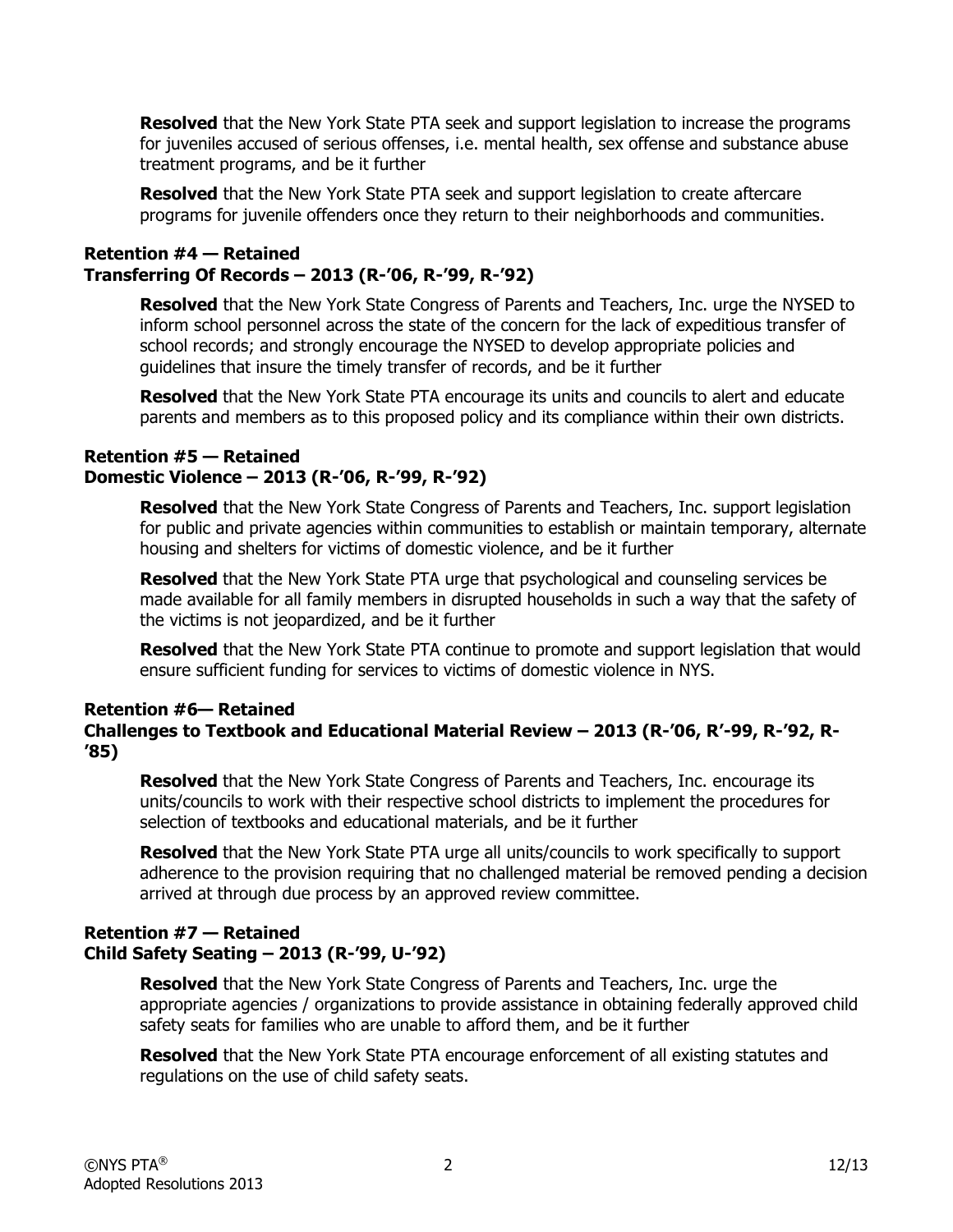#### **Retention #8— Retained Comprehensive NYS Tobacco Control & Prevention Program – 2013 (R-'06, U-'99)**

**Resolved** that the New York State Congress of Parents and Teachers seek and support sustainable funding at the recommended CDC levels for the New York State Department of Health Tobacco Control Program, and be it further

**Resolved** that NYS PTA urge that the essential components of the New York State Department of Health Tobacco Control Program be maintained and enhanced.

#### **Retention #9 — Retained Parents On Shared Decision Making Committees – 2013 (R-'06, U-'99, R-'92)**

**Resolved** that the New York State Congress of Parents and Teachers recommend that the New York State Education Department provide to all unit and council presidents and region PTA leaders a copy of Regulation 100.11 as adopted by the Board of Regents, and be it further

**Resolved** that the NYS PTA urge the training of participants in the process of shared decisionmaking and the showcasing of school districts that have school-based planning teams with parents as active participants, and be it further

**Resolved** that the NYS PTA recommend that units, councils, and regions sponsor training for parents on the process of shared decision-making, group dynamics, interpersonal skills, listening skills, and so forth, and be it further

**Resolved** that local PTA units and councils advocate that in the planning for these schoolbased planning teams that training of all team members be included as part of any policy adopted by the school district, and be it further

**Resolved** that local PTA units and councils urge that school districts train the team together and that parents are included in that training.

#### **Retention #10 — Retained Strengthening the Kindergarten Program – 2013 (R-'06, U-'99, R-'92, R-'85)**

**Resolved** that the New York State Congress of Parents and Teachers, Inc. encourage its units and councils to urge school districts to strengthen the kindergarten program with full day and developmentally appropriate programs taught by highly qualified teachers, and be it further

**Resolved** that the New York State PTA encourage the New York State Education Department to disseminate information by which school districts with full day kindergartens may evaluate their program, and be it further

**Resolved** that the New York State PTA encourage the New York State Education Department to engage in research to determine the effectiveness of full day kindergarten programs, and be it further

**Resolved** that the New York State PTA advocate for full funding for full day kindergarten programs, staffing and facilities.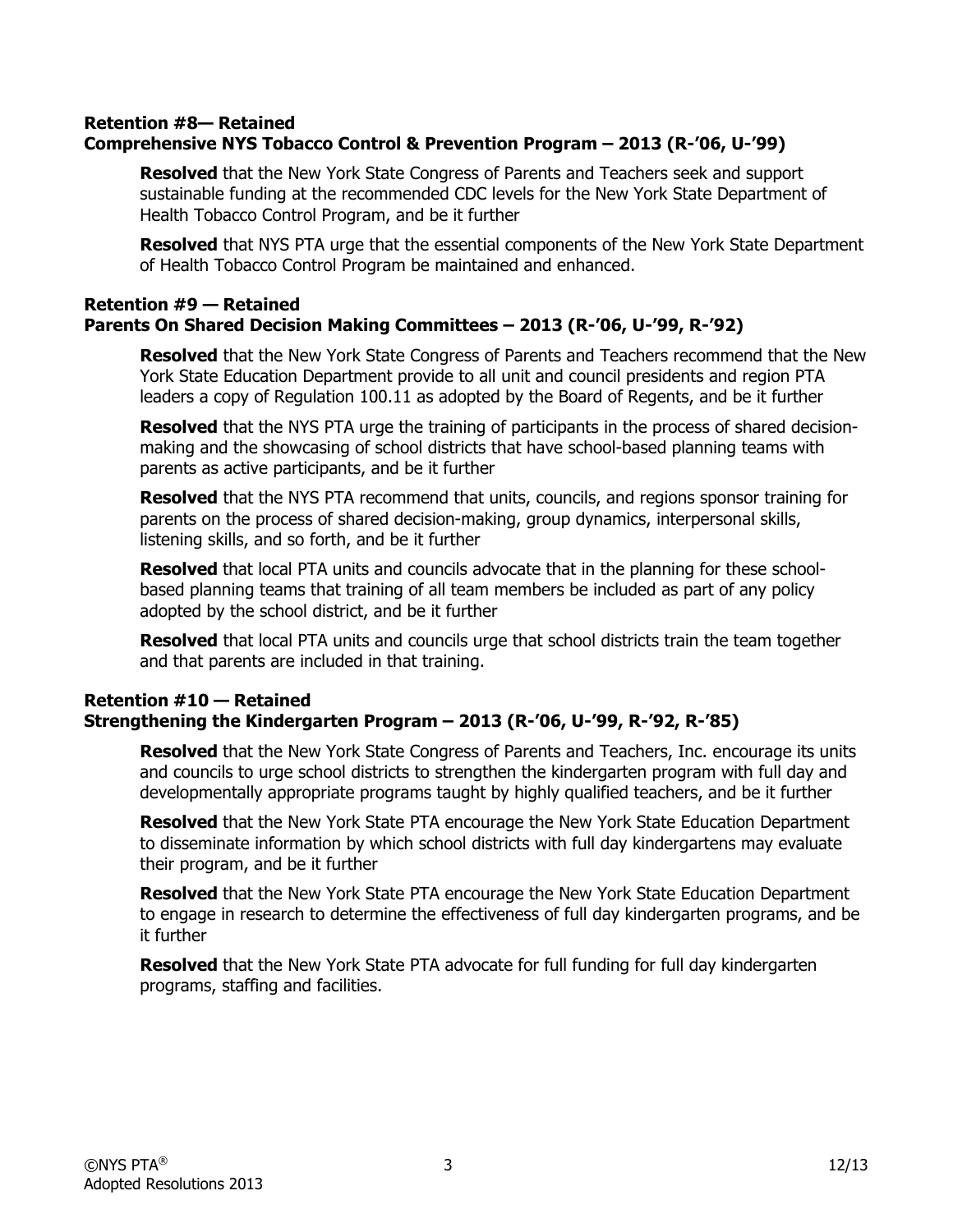# **Retention #11 — Retained Bicycle Helmet Law – 2013 (R-'06, U-'99, R-'92, U-'89)**

**Resolved** that the New York State Congress of Parents and Teachers, Inc. seek and support legislation that would require all persons who operate or are passengers on bicycles to wear bicycle helmets, and that existing law prohibiting passengers under 1 year of age remain the same.

# **Retention #12 — Retained Charter Bus Safety – 2013 (R-'06, U-'99, R-'92)**

**Resolved** that the New York State Congress of Parents and Teachers, Inc. seek and support legislation that requires the Department of Motor Vehicles to retain all bus drivers' accident and moving violation records over a ten year period of time, and be it further

**Resolved** that the New York State PTA seek and support legislation to increase civil penalties against bus companies for non-compliance with intra- and inter-state motor carrier laws, and be it further

**Resolved** that the New York State PTA seek and support legislation that requires seat belts on charter buses, and be it further

**Resolved** that the New York State PTA seek and support legislation that would require the superintendent of schools to obtain the charter bus company's records to approve the services of charter bus drivers and approve only drivers who meet the additional requirement of school bus driver certification, including fingerprinting and background checks, and be it further

Resolved that the law requires the superintendent of schools to obtain a bus driver's inter- and intra-state accident and moving violation records before allowing them to drive buses transporting children, and be it further

**Resolved** that PTA units, councils and regions urge local school districts to obtain bus drivers' inter- and intra-state accident and moving violation records before allowing them to drive buses transporting children.

# **Retention #13 — Retained Training of School Employees in the Care of a Choking Victim – 2013 (R-'06)**

**Resolved** that the New York State Congress of Parents and Teachers, Inc. supports regulation or legislation that would require, at minimum, one school employee trained in the care of the choking victim to be present at each food service period, in each lunch room, and be it further

**Resolved** that the New York State PTA advocate for funding to be provided to school districts for the training of school employees in the care of the choking victim.

# **Retention #14 — Retained Homeless Children and Youth – 2013 (R-'06)**

**Resolved** that New York State Congress of Parents and Teachers, Inc. and its units, councils and regions shall disseminate information and educate parents, students and the community on the importance of full access to education for homeless children and youth, including emancipated youth.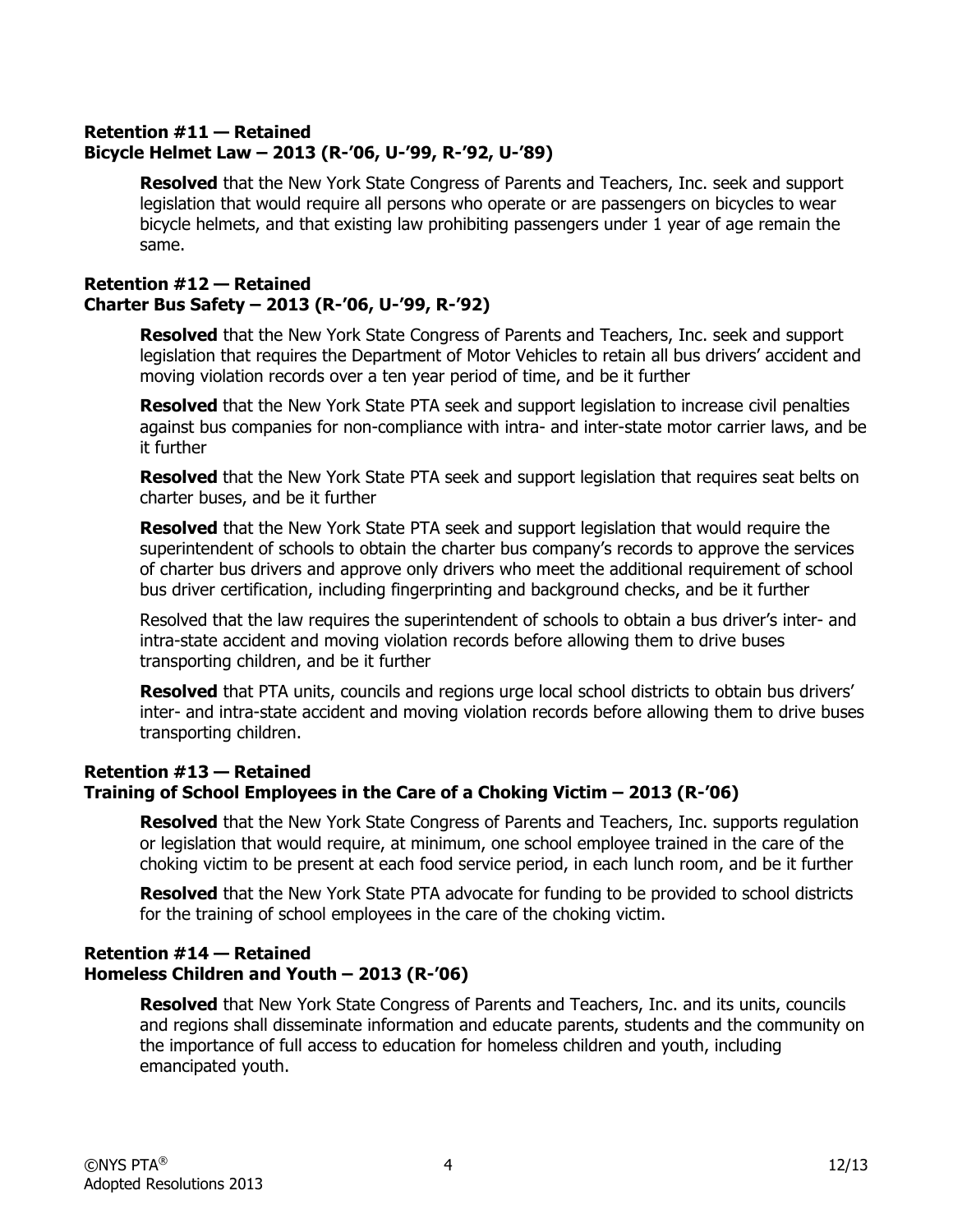# **UPDATES**

#### **Update #1 — Adopted as amended Funding for Education Mandates – 2013 (R-'06, R-'99, R-'92, R-'85)**

**Resolved** that the New State Congress of Parents and Teachers, Inc. encourage funding by the State Legislature new and existing educational mandates.

#### **Update #2 — Adopted as amended Suicide Prevention – 2013 (R-'06, R-'99, R-'92, R-'85)**

**Resolved** that the New York State Congress of Parents and Teachers, Inc. support legislation that provides funding for suicide prevention and intervention programs for students in grades K-12, and be it further

**Resolved** that school districts be encouraged to provide in-service training for teachers and support staff, on the problem of youth suicide, and be it further

**Resolved** the New York State PTA encourage its units and councils to offer programs to educate parents about youth suicide, and be it further

**Resolved** that the New York State PTA support the development of services for survivors of suicide attempt(s) and for families who have lost someone to suicide.

### **Update #3 — Adopted as amended Firearms Accident Prevention Law – 2013(R-'06, R-'99, U-'92)**

**Resolved** that the New York State Congress of Parents and Teachers, Inc. support legislation making parents and/or owners responsible for negligently stored firearms and ammunition.

**Resolved** the New York State PTA encourage its units and councils to offer programs to educate the parents and/or owners about their legal responsibility for negligently stored firearms and ammunition.

#### **Update #4 — Adopted as amended Internet Safety – 2013 (R-'06)**

**Resolved** that the New York State Congress of Parents and Teachers, Inc. will work to inform and educate parents, students, educators, school staff and communities on the dangers associated with internet, wireless and other electronic communication, and be it further

**Resolved** that New York State PTA units, councils and regions will work to heighten parents' technologic awareness and skills and encourage the use of internet safety strategies to ensure the safety of children and youth, and to encourage responsible and ethical use of internet resources, and be it further

**Resolved** that the New York State PTA shall work with collaborating partners and others to advocate for the protection of children and youth in a cyber world, and be it further

**Resolved** that the New York State PTA, its units, councils and regions shall work to ensure that appropriate laws, policies and regulations are in place to protect children and youth when using the internet, wireless and other electronic communications.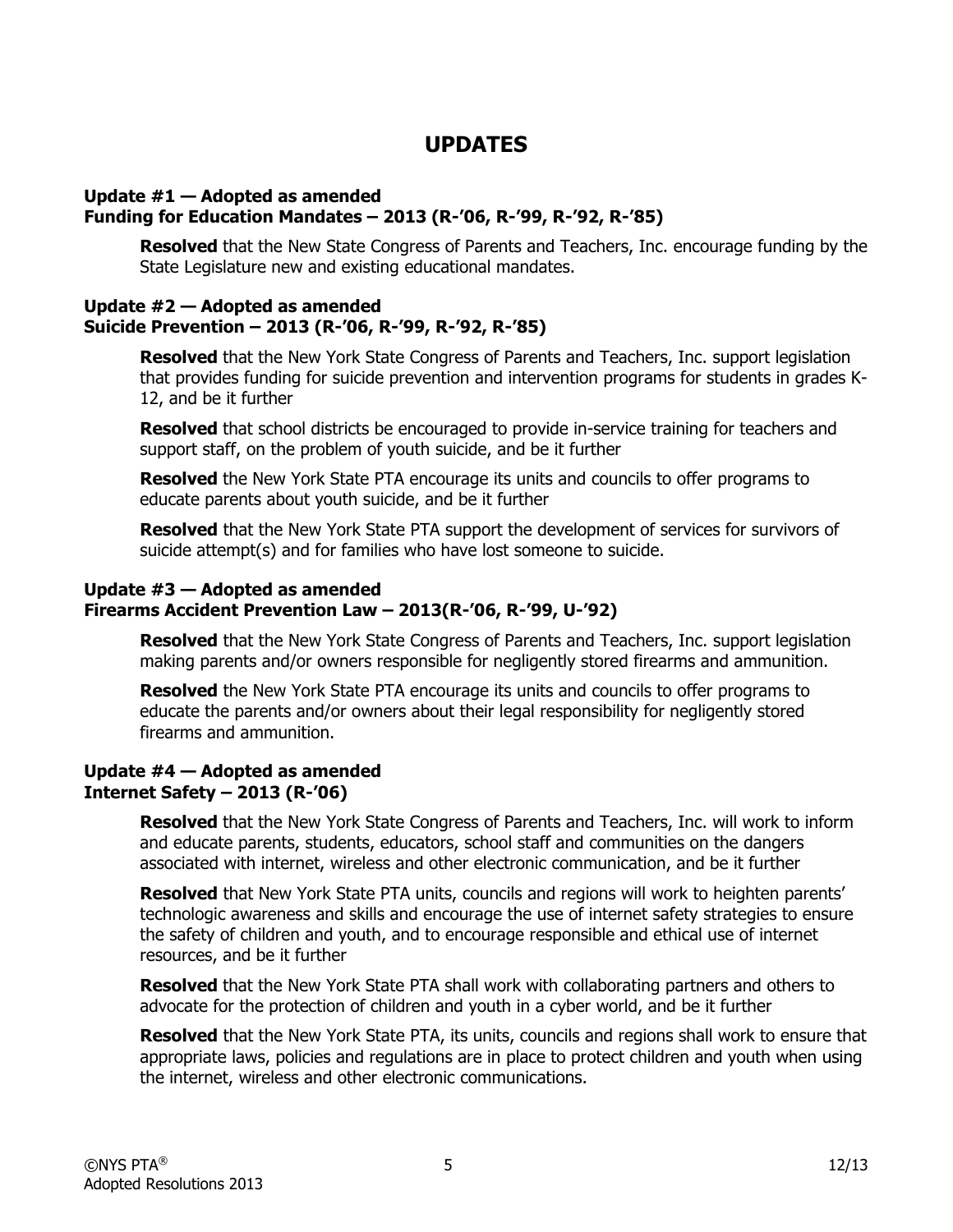#### **Update #5 — Adopted as amended Infection Control and Universal Precautions for Volunteers – 2013 (R-'05, R-'98, R-'91)**

**Resolved** that the New York State Congress of Parents and Teachers, Inc. urge the State Education Department to require school districts to develop and implement infection control and universal precautions policies for all volunteers to ensure the safety and health of all students and adults in the school setting, and be it further

**Resolved** that the New York State PTA encourage its units and councils to participate in infection control and universal precautions in conjunction with the school district for those members volunteering in the school.

# **RECISSION**

### **School Bus Safety – 2013 (R-'06, R-'99, R-'92)**

**Resolved** that the New York State Congress of Parents and Teachers, Inc. seek and support legislation which would make the School Bus Driver Safety program a part of the Education Law.

# **NEW RESOLUTIONS**

### **Food Animal Production and Antibiotic Resistance – 2013**

**Resolved** that the New York State Congress of Parents and Teachers, Inc. urge Congress and the Food and Drug Administration (FDA) to act to protect human health by prohibiting the overuse and misuse of antibiotics in food animal production, and be it further

**Resolved** that the NYS PTA seek and support legislation to improve labeling of meat and poultry products at federal and state levels to adequately and accurately identify antibiotic use during food production, and be it further

**Resolved** that the NYS PTA seek and support legislation requiring public disclosure on the amount, type and purpose of antibiotic use during food animal production, and be it further

**Resolved** that the NYS PTA support initiatives that would encourage local school districts to purchase meat and poultry products sourced from animals receiving antibiotics only for treatment of disease, and be it further

**Resolved** that the NYS PTA encourage PTA units and councils to educate parents, school district staff and Boards of Education about antibiotic overuse and misuse in food animal production and its contribution to antibiotic-resistant infections in adults and children, and be it further

**Resolved** that this resolution be forwarded to National PTA for consideration at their convention.